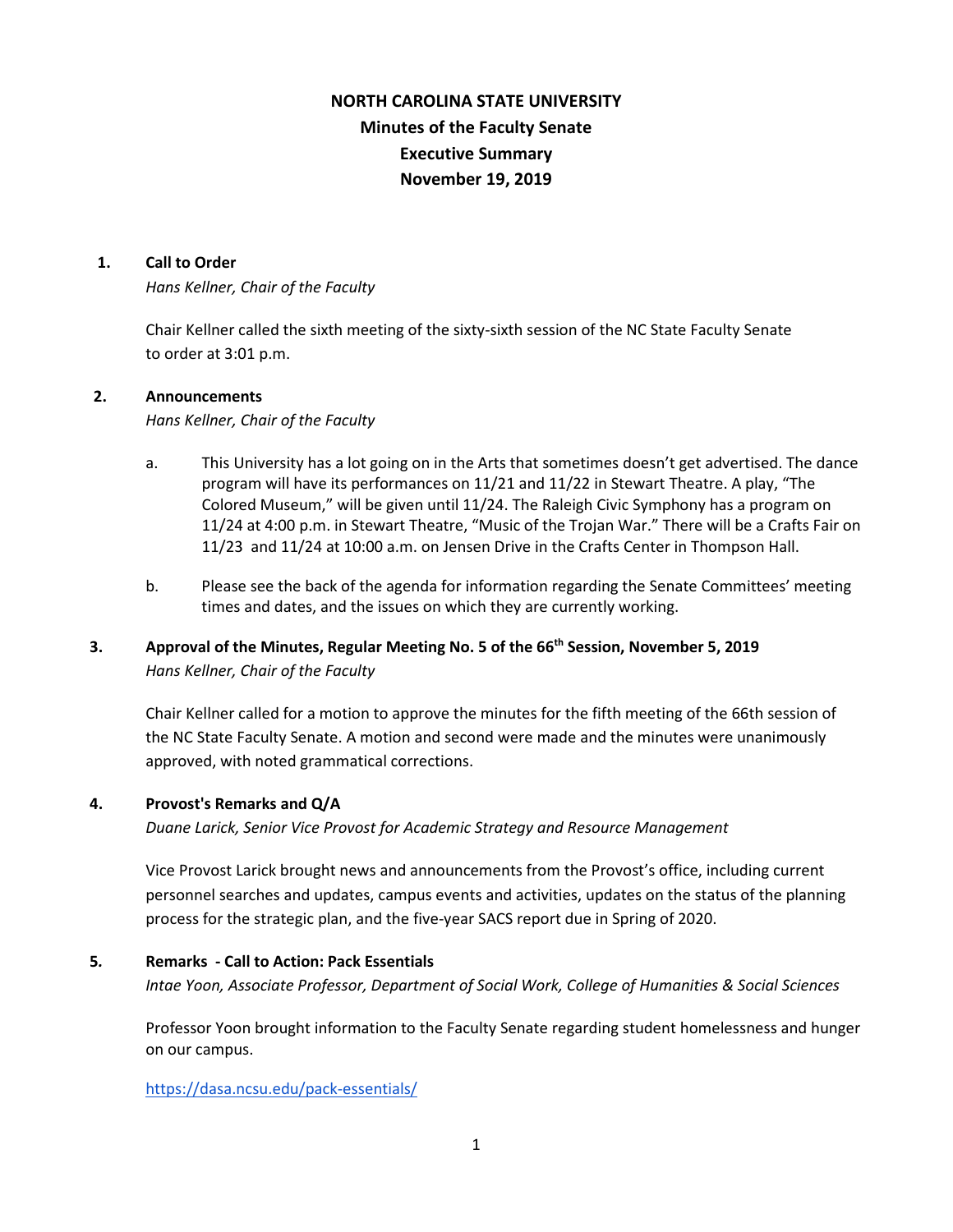## **6. Remarks - Faculty and Staff Ombuds**

*Roy Baroff, Faculty and Staff Ombuds*

Faculty and Staff Ombuds, Roy Baroff, shared with the Senators the history of the Ombuds at NC State as well as the Ombuds idea and where it originally came from and the role that the Ombuds plays on the campus. Mr. Baroff also shared information regarding the types of cases and situations he has been involved with during the five years that he has been in the Ombuds role at NC State.

<https://facultysenate.ncsu.edu/files/2019/11/Ombuds-Case-Data-2019-thru-September-summary.pdf>

<https://facultysenate.ncsu.edu/files/2019/11/Ombuds-Case-Data-1718-one-page-w-themes.pdf>

## **7. Faculty Senate Discussion – Strategic Plan**

*Moderator: Natalie Cooke, Assistant Professor, Dept. Food, Bioprocessing & Nutrition Sciences, Director of Undergraduate Programs for Nutrition Science, College of Agriculture and Life Sciences*

Dr. Cooke led the Faculty Senate in a discussion regarding interdisciplinary work. She opened up the floor and asked what thoughts the Senators had on what we are currently doing with interdisciplinary work, whether that be research, extension or teaching. She posed the following questions and asked for comments and discussion: How can we get more involved in those efforts, both for ourselves and for engaging students in that work? What do we need to be thinking about as we move forward with strategic planning and goals when we are looking at interdisciplinary work?

## **8. Issues of concern**

 Faculty Issues of Concern can be submitted at any time to a Senator, the Chair of the Faculty, or to Faculty\_Senate@ncsu.edu

## **9. Adjourn**

Meeting was adjourned at 4:57 p.m.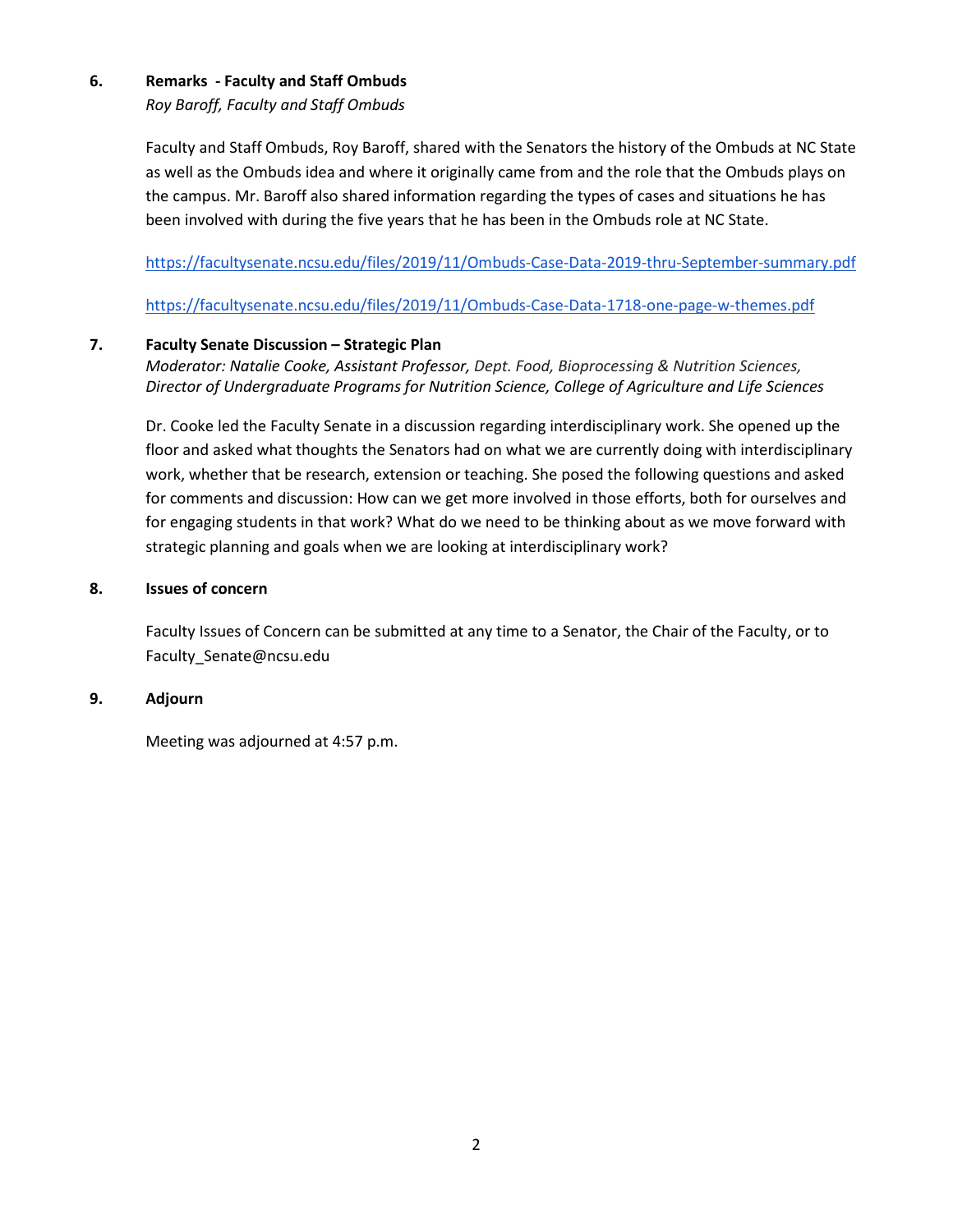## **NORTH CAROLINA STATE UNIVERSITY Minutes of the Faculty Senate November 19, 2019 3:00 p.m.**

**Regular Meeting No. 6 of the 66th Session Faculty Senate Chambers November 19, 2019**

**Present:** Chair Kellner, Parliamentarian Funkhouser; Senators Ashwell, Aspnes, Barrie, Bernhard, Berry-James, Boyer, Carrier, Carver, Collins, Cooke, Darhower, Feducia, Flinchum, Havner, Isik, Jordan, Kirby, Kuznetsov, Little, Lubischer, Lunardi, McGowan, Monek, Murty, Nelson, Pinkins, Vincent, Williams

**Excused:** Associate Chair Sannes, Senators Bass-Freeman, Kotek, Kuzma, Rever, Thakur

**Absent**: Senators Fitzpatrick, Jacob, Liu, Parker

**Guests:** Duane Larick, Senior Vice Provost for Academic Strategy and Resource Management; Roy Baroff, Faculty and Staff Ombuds; Katharine Stewart, Vice Provost for Faculty Affairs, Courtney Thornton, Associate Vice Provost for Academic Personnel and Policy; Kelly Wick, Director, Special Projects and Planning, Provost's Office; Cathy Horn, ACE Fellow, Provost's Office; Intae Yoon, Associate Professor, Department of Social Work; Coleman Simpson, Student Senate President.

## **1. Call to Order** *Hans Kellner, Chair of the Faculty*

Chair Kellner called the sixth meeting of the sixty-sixth session of the NC State Faculty Senate to order at 3:01 p.m.

## **2. Introduction of Guests and Announcements**

*Hans Kellner, Chair of the Faculty*

 *See the back of the agenda each week for committee activity and announcements.*

- a. This University has a lot going on in the Arts that sometimes doesn't get advertised. The dance program will have its performances on 11/21 and 11/22 in Stewart Theatre. A play, "The Colored Museum," will be given until 11/24. The Raleigh Civic Symphony has a program on 11/24 at 4:00 p.m. in Stewart Theatre, "Music of the Trojan War." There will be a Crafts Fair on 11/23 and 11/24 at 10:00 a.m. on Jensen Drive in the Crafts Center in Thompson Hall.
- b. Please see the back of the agenda for information regarding the Senate Committees' meeting times and dates, and the issues on which they are currently working.
- **3. Approval of the Minutes, Regular Meeting No. 5 of the 66th Session, November 5, 2019** *Hans Kellner, Chair of the Faculty (representing Phil Sannes, Associate Chair of the Faculty)*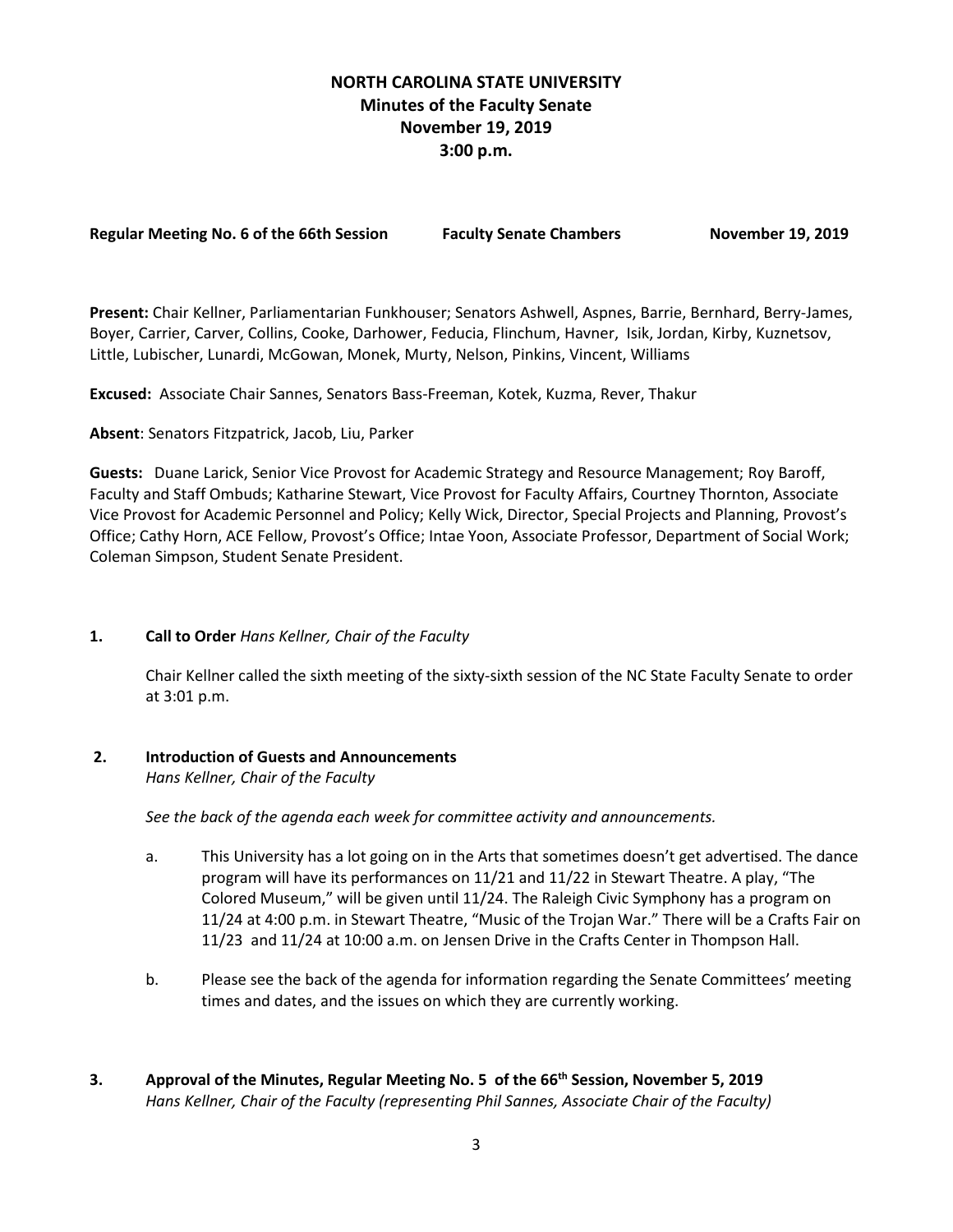Chair of the Faculty, Hans Kellner, called for a motion to approve the minutes for the fifth meeting of the 66th session of the NC State Faculty Senate. A motion and second were made and the minutes were unanimously approved, with noted grammatical corrections.

## **4. Provost's Remarks and Q/A**

*Duane Larick, Senior Vice Provost for Academic Strategy and Resource Management*

Senior Vice Provost Larick brought the following announcements on behalf of the Provost:

The search for the Dean of the College of Natural Resources is now open. The Chair of that search committee is Dean of the College of Veterinary Medicine, Paul Lunn, and the nomination committee meeting was held on October  $7<sup>th</sup>$ . If more information is needed, please see: ncsu.edu/naturalresources-search

The search for the position of Vice Chancellor and Dean for the Division of Academic and Student Affairs has begun. The nomination committee is chaired by Dr. Louis Hunt, and the committee members have been notified and have agreed to participate. An announcement will be going out on November 20th.

Vickie Pennington, the primary financial officer in the Provost's office, is retiring at the end of the year, after working 30 years for the university and 23 years in the office of the Provost. The Provost has named Mr. Adrian Day, who is currently the Senior Director for Fiscal Affairs for the Office of Research and Innovation. Adrian will report through Dr. Larick to the Provost going forward.

Vice Provost for Faculty Affairs, Dr. Katharine Stewart, will present her comprehensive five-year leadership review on Wednesday, December 4th at 1:30 p.m. in Talley Student Union in the Mountains Ballroom.

Regarding the Strategic Plan, the Chancellor and the Provost are continuing to meet, working to identify nine task force areas. Once these task forces are established with the names and charges of those groups, the next thing will be populating those groups. The process will be similar to the process that was used back in 2010-2011. During the fall and spring semester we are going to be working on developing the goals for the plan. The reality is that during the next fall and maybe into the spring, we will be doing the real work, which is the implementation plan. Once we create our goals and the objectives for those goals, then we create the three-year implementation plans.

A five-year report is due to the SACS. The COC report is due in February or March of 2020. Dr. Fashaad Crawford in the Provost's office is doing an amazing job leading this effort.

Th[e Association of Public and Land-grant Universities](https://www.aplu.org/) (APLU) has named North Carolina State University a 2019 Innovation & Economic Prosperity (IEP) awardee. The IEP awards recognize innovative projects or programs in economic engagement. The winners of the awards were announced at the 2019 APLU Annual Meeting in San Diego. The IEP Economic Engagement Connections award is the top prize in the awards competition, recognizing overall excellence. NC State is currently ranked as the 10th most Entrepreneurially-engaged university for students in the country.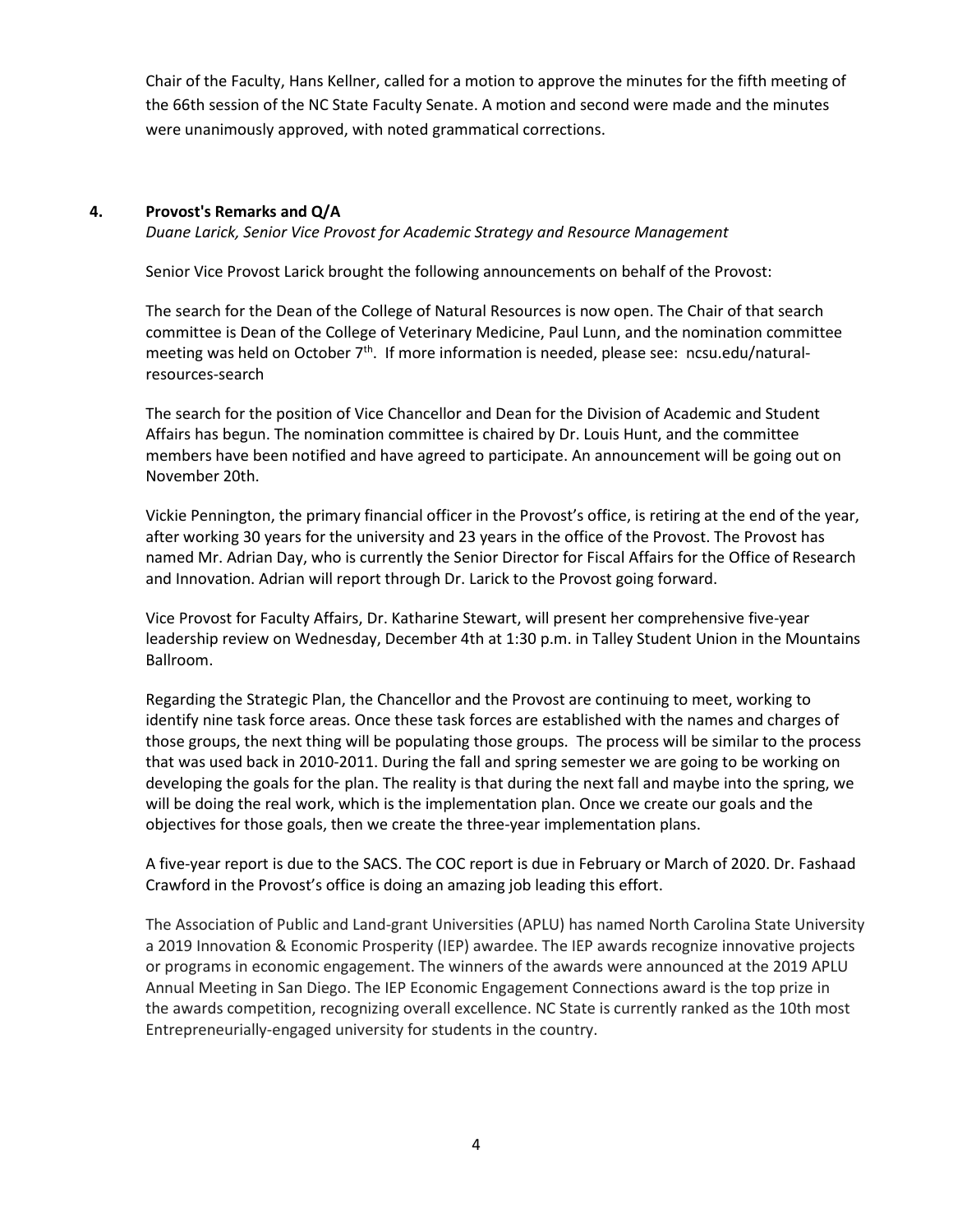## **Questions**

*Senator Berry-James:* Do you have a copy of the proposal? Can we see it? Is it available and can you share it with the faculty senate?

SVP Larick responded that he isn't aware of any reason it could not be shared. We will take a note and will send a link.

*Senator Berry-James:* Were faculty involved? Which offices do we congratulate?

SVP Larick responded that the College of Management is carrying a heavy load associated with entrepreneurs, as well as DELTA. Also, Bonnie Fusarelli's group in the College of Education, as well as folks in Chemical and Biomedical Engineering.

*Senator Vincent*: I just became aware of the statistics of where the money of the university goes. I am wondering if the Provost's office has a comment. This indicates that between 2014 and 2018-2019, the increase (inaudible) while the EPA teaching has only got 9%.

SVP Larick responded that we have been asked to address the issue of concern in one of the committees and we are working on it. We are not quite ready to come to the committee. Data can be a confusing thing. We were required by the UNC system, as an example, to change the classification of all department heads and all center directors. So they are now considered EHRA non-faculty, and the EHRA non-faculty doesn't just include administrators, but would also include all of the research assistant and associate and full professors as well. So yes, we need to figure out a way to grow EHRA faculty at a faster rate, both Tenure track and non-Tenure track.

*Chair Kellner:* Would you please go over the re-categorization of department heads as non-faculty? What was the motivation, and does that remove them from the general faculty roster?

SVP Larick responded no. I am a professor of food bioprocessing nutrition sciences in a Tenure-track position, and I am still in the general faculty roster. So it does not remove them from the general faculty roster. So a decision was made that all department heads are to be classified as 12- month administrators, as well as major center directors. Checking that flag then moves them to the EHRA non-faculty category.

*Chair Kellner:* So a separate matter from the designated general faculty.

SVP Larick responded yes, a separate matter but where it does cause issues and an unintended consequence is if you just look at the faculty numbers that I mentioned, the number of Tenure-track faculty is going down. We get caught up in these system-type issues all the time.

## **5. Remarks - Call to Action: Pack Essentials**

*Intae Yoon, Associate Professor, Department of Social Work, College of Humanities & Social Sciences Tom Barrie, Professor of Architecture, College of Design*

<https://dasa.ncsu.edu/pack-essentials/>

Professor Yoon brought information to the Faculty Senate regarding student homelessness and hunger on our campus.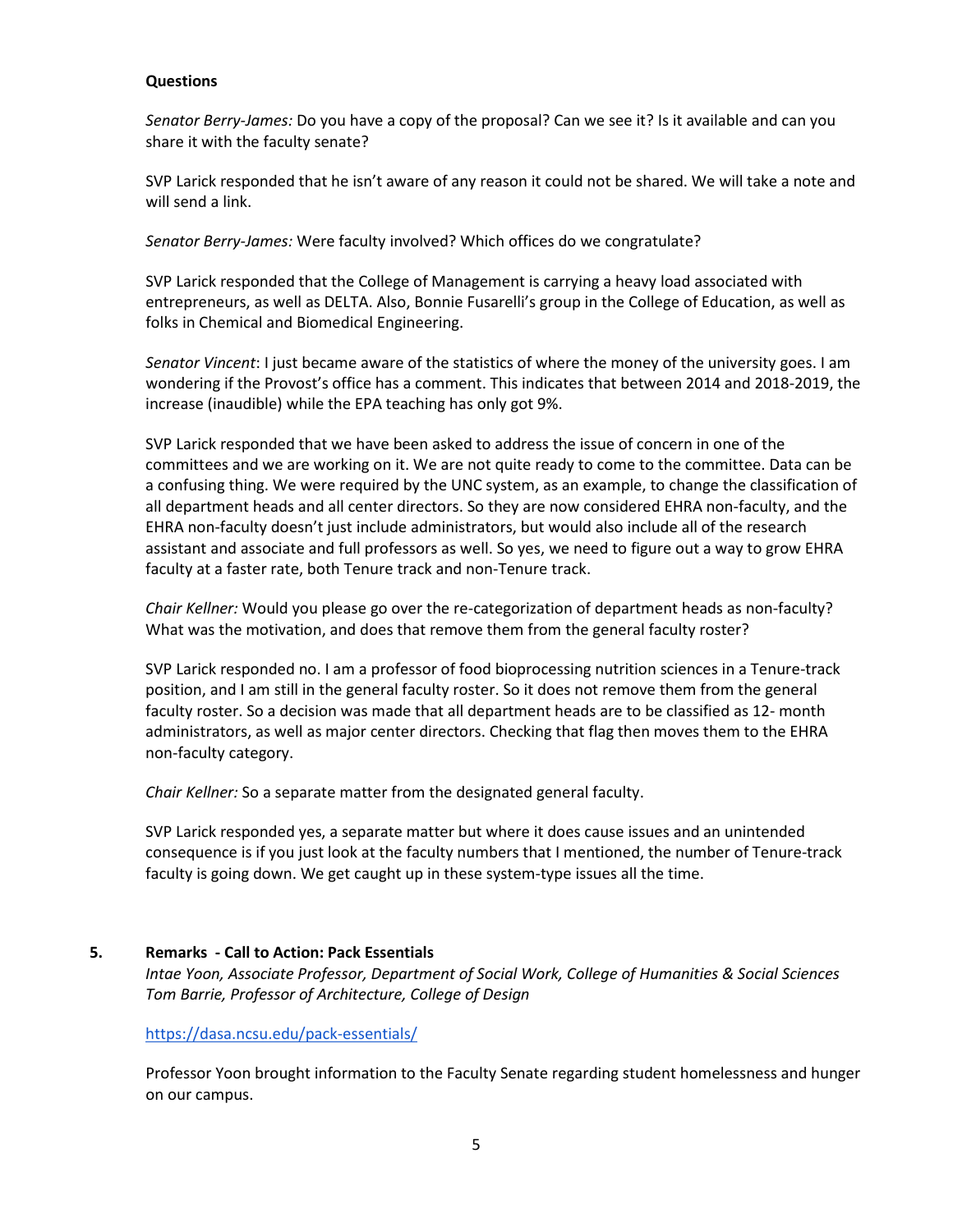Professor Yoon represents the NC State Pack Essentials Steering Committee. He thanked the Senate for the time they provided to him and the Steering Committee to present this information.

He stated that there is a food pantry program on campus and last year our students picked up 19,557 pounds. This indicates that our students have a lot of need for support with food security. "About 14% of our NC State students reported low food security over the last three years. Not only that, about 9.4% of our students experienced homelessness over the last 12 months. Some of them couch surf, moving from one house to another, but some of them are sleeping in a car while attending the university. We are a great university, but it is unthinkable that this many students are experiencing homelessness on our campus. This is my fourth year here, and as a faculty member, I know this is a real problem and I'm pretty sure you have experienced some of these things too."

So what should we do? In the fall of 2017, volunteer faculty, staff and students gathered together to form this Pack Essentials Steering Committee to address the issues on our campus, along with community experts on the issue. Over the last two years, we have done many things across campus to address hunger and homelessness, including meeting once each month to discuss ways to address the issues. In 2018, we created Pack Essentials forms that students can fill out when they need emergency food, funding or shelter. In the last academic year, 356 students applied for the program, and 92 students got \$43,000 in emergency fundings. Additionally, 23 students got about \$24,000 worth of meals from the Pack Essentials program.

In the last academic year, the volunteer Pack Essentials committee raised about \$414,000 to support our students who are experiencing hunger and homelessness. That was an amazing achievement for a volunteer committee on this campus. The goal of the committee is \$2 million to endow this emergency fund for students. We want to Think and Do the Extraordinary to address hunger and homelessness on our campus.

The committee has also organized workshops to address what can be done to prevent this from happening in the future and how we can address the issue. We have tried to identify the resources that we already have on campus, identifying the possible barriers and trying to discover how we can bring all of the resources together on campus and from off campus. We held three workshops last semester and 28 faculty and staff and 37 students attended to share ideas about what we can do, using the resources that we have. As a result, please see the handout entitled "Call to Action," to see the results of those meetings from last semester. Our goal is that all NC State students will have access to sufficient, nutritious, culturally-appropriate affordable food, along with safe, stable and affordable housing. To achieve this goal, we have some recommendations. First, we recommend that the Pack Essentials steering committee should be officially charged by the Chancellor to address the issues, and having resources to address the issues. The committee would like to create a plan to address hunger and homelessness and implement a plan that will evaluate how we are doing in addressing the issues. In order to maximize our efforts, we need support of upper-level administrators and resources.

The plan includes creating one centralized location to get resources they need, as well as get the information they need. The location needs to be in a non-stigmatizing environment in order to support the students, as well as case managers in an effective way.

*Senator Lunardi:* Can you identify how many students with needs without the stigma?

Professor Yoon: About 14% of our students, undergraduate and graduate, are experiencing food insecurity and about 9.4% of our students, which is about 3500 students, experience housing insecurity. It is a lot more than we think. This is a big problem that we do not see.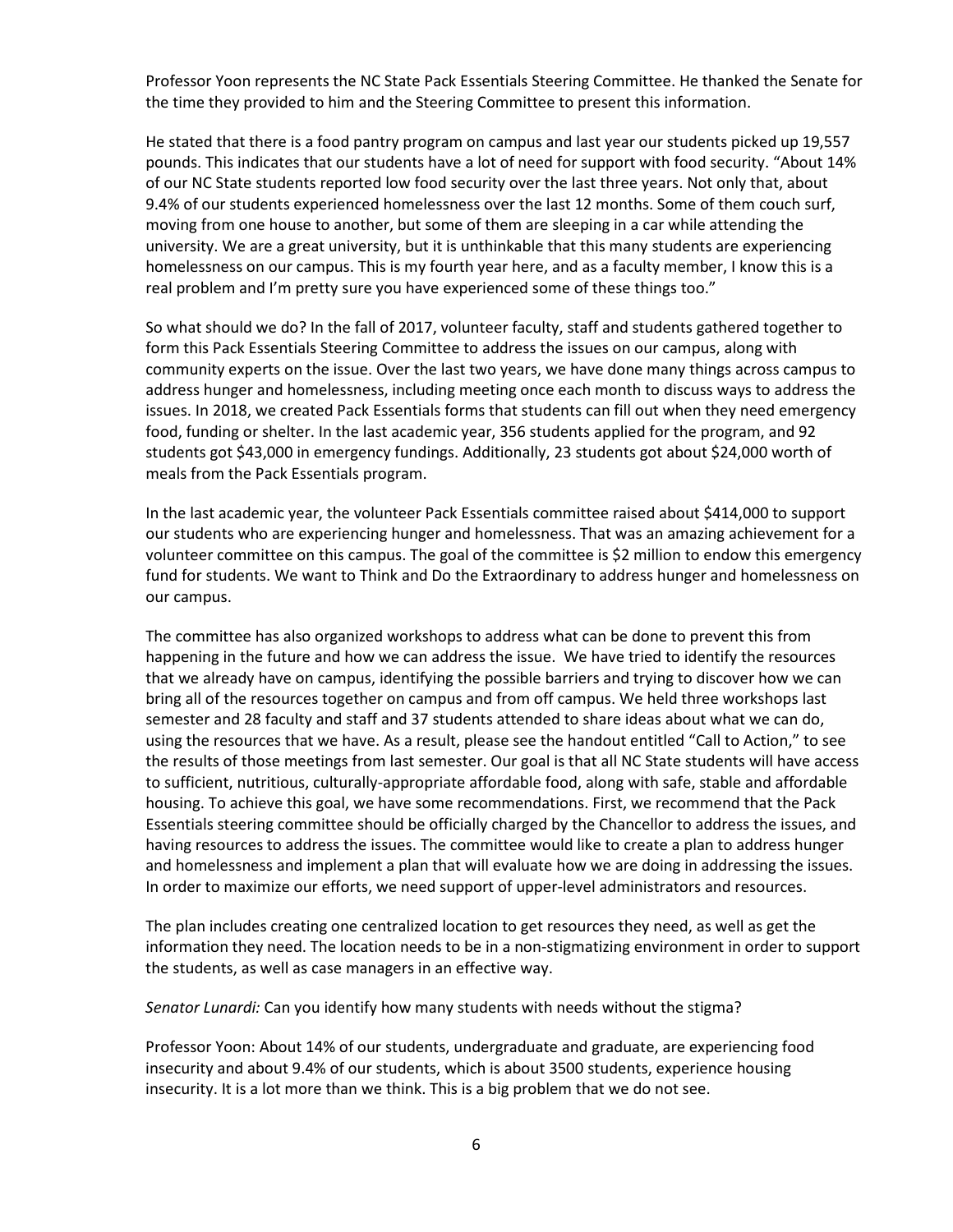*Senator Lunardi:* So on the hunger side, [inaudible] we are providing a meal plan? So that's why I am asking if it is possible to separate the undergraduate students.

*Senator Barrie:* The survey does not separate the students.

*Senator Lunardi:* So can you include a meal plan with the tuition.

*Senator Barrie:* If you live in the dorm, which our freshmen are required to, you must have a meal plan.

Professor Yoon: One of the things that our students can do to support other students is to share their meals on their meal plan. Students see this problem and donate meals. The meal plans are expensive, so not every student has three meals per day; many just have one or two meals per day. As faculty, we can also do something to help.

*Chair Kellner:* All that you have described here with Pack Essentials is basically NC State-oriented. Do you have any comparisons about the needs from other institutions in the system, and is there a national group of organizations like this one that we might know about or hear about?

Professor Yoon: In terms of the problem, it is nationwide. Several universities, including several in North Carolina including Appalachian State. They are trying to do something to address the problem as well. North Carolina State is one of the leaders in this effort. Not many universities have programs to address these issues, so what we are doing can perhaps be a national model for others to replicate.

*Chair Kellner:* What message do you want to send to the Senate today?

Professor Yoon: The message is that it is our hope that the Faculty Senate can create a resolution of support for this Call to Action for student hunger and homelessness.

*Senator Aspnes:* Is there a place we can go to get more information and specifics, as well as where we can donate?

*Senator Barrie:* Pack Essentials has a place on their website and the existing resources are listed there. There is also a full report of the survey that was conducted in 2017. This Call for Action wants to move this work from a self-organizing committee to a real resource point.

Professor Yoon: A lot of people want to support this Call. We hope that the steering committee becomes official and is able to implement a plan. We would like the support of this body.

Professor Yoon added that one of the things that the Pack Essentials Steering Committee is doing right now is creating a program to address the homelessness issue; we are trying to connect our students with outside community members who may have some extra rooms.

*Senator Barrie:* As part of the process, we went through a whole planning process with an outside consultant. Mary Haskett wrote a grant, and we worked with Family Promise, who were the facilitators of our group. Out of that came some ideas about building new housing on campus that would provide a place for these students. I am working with 11 graduate students currently and our work is posted on our website.<https://campaign.ncsu.edu/news/2019/11/partnering-to-combat-housing-insecurity/>

*Senator Flinchum:* By contrast, in our neighborhood of this university, there are at least two huge projects aimed at student housing and the sign on the advertising on the construction site says "luxury student housing."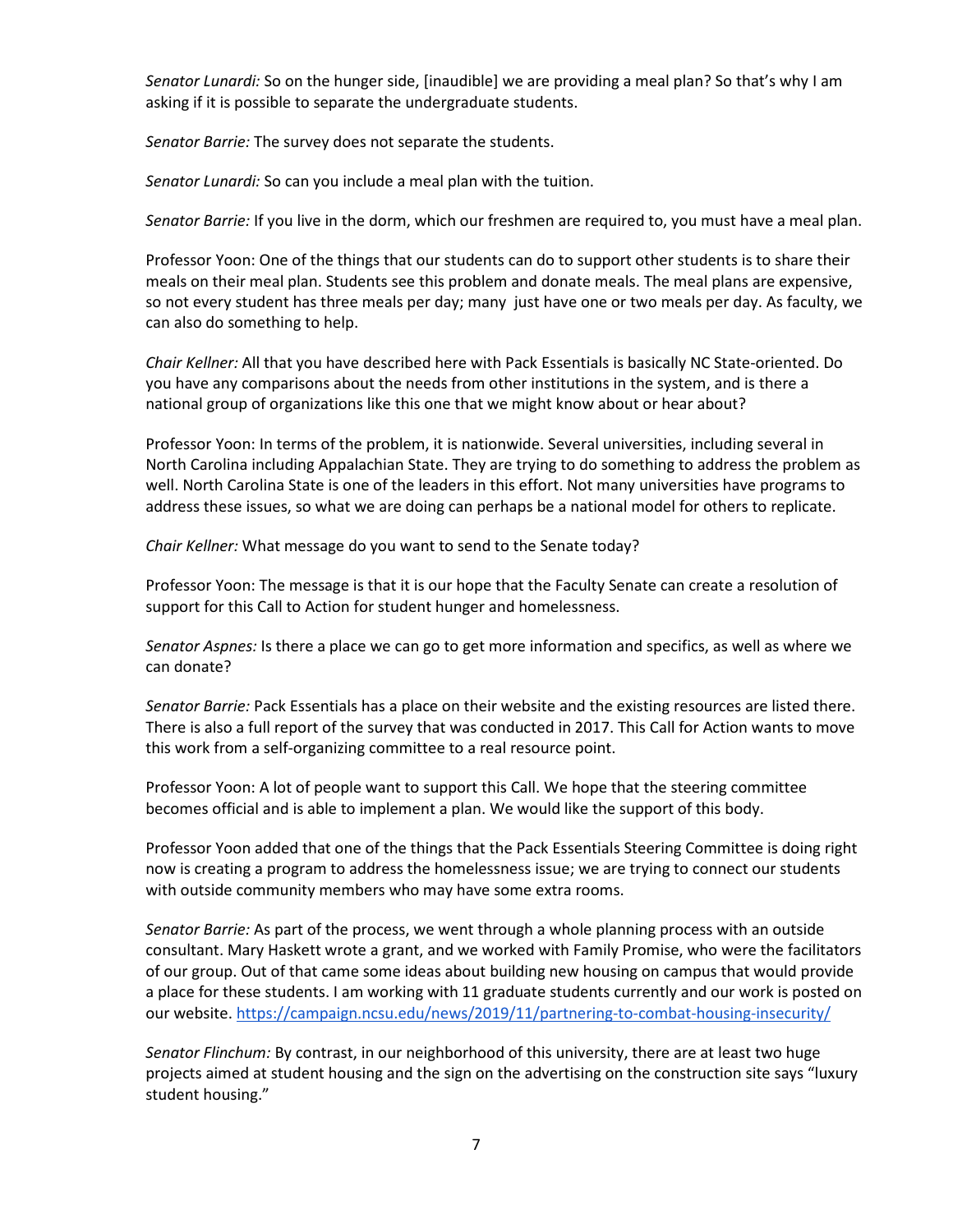SVP Larick added that he understands that this group is asking for university administration support, but asked them to think about the best way to do it most efficiently.

*Senator Barrie:* I think we would like your advice on that. I think it is directly tied to capacity building, major fund-raising efforts, and as part of the recommended actions the university could seek to meet 100% of housing security for our students in the new strategic plan and helping us get there.

SVP Larick responded that there are two questions -- what that is and how do we get there.

*Senator Barrie:* Intae came to request Senate action on this. Is that something we are prepared to do today?

*Chair Kellner:* No. If we are going to do a motion, it will take a meeting or two. A Resolution is what we're talking about. It will get done, but not today.

#### **6. Remarks - Faculty and Staff Ombuds**

*Roy Baroff, Faculty and Staff Ombuds*

Handouts:

<https://facultysenate.ncsu.edu/files/2019/11/Ombuds-Case-Data-2019-thru-September-summary.pdf>

<https://facultysenate.ncsu.edu/files/2019/11/Ombuds-Case-Data-1718-one-page-w-themes.pdf>

Faculty and Staff Ombuds Roy Baroff thanked the Faculty Senate for the time to speak with them today.

He shared with the Senators the history of the Ombuds at NC State as well as the Ombuds idea and where it originally came from and the role that the Ombuds plays on the campus. Mr. Baroff also shared information regarding the types of cases and situations he has been involved with during the five years that he has been in the Ombuds role at NC State.

He added that the Ombuds office at NC State actually grew out of the work that the Faculty Senate did to create the office. "I really came on board on December 1, 2014, very part time, 10 hours per week, to open the Ombuds office. We did that and opened it in February or March of 2015." He added that other schools in the UNC system do have Ombuds; UNC-Chapel Hill opened its doors in 2005 and UNC-Charlotte, Appalachian State, East Carolina Medical School, and the North Carolina School of the Arts also have Ombuds on their campuses. He also stated that Duke University has an Ombuds office and Wake Forest Medical School will have an Ombuds office starting in January.

Mr. Baroff added that his role at NC State is an organizational Ombuds. "It's really okay to ask for help - and that's really what the Ombuds office is, which is to create a particular avenue for people to ask for help that's independent, confidential, informal and impartial." He added that his office is an offthe-record safe space for anyone to bring any issue. "It's confidential to the extent that there are no records created, with the only exceptions being safety issues or risk of harm, or with peoples' permission. Other than that, I'm not in any of the mandatory reporting categories."

He stated that the office is not a high-volume office. "Last year, 209 cases and probably on track to do the same this year. A case, for me, is when anyone asks me for help with something. That can range from many many visits with multiple hours, to a very short connection to refer someone to some other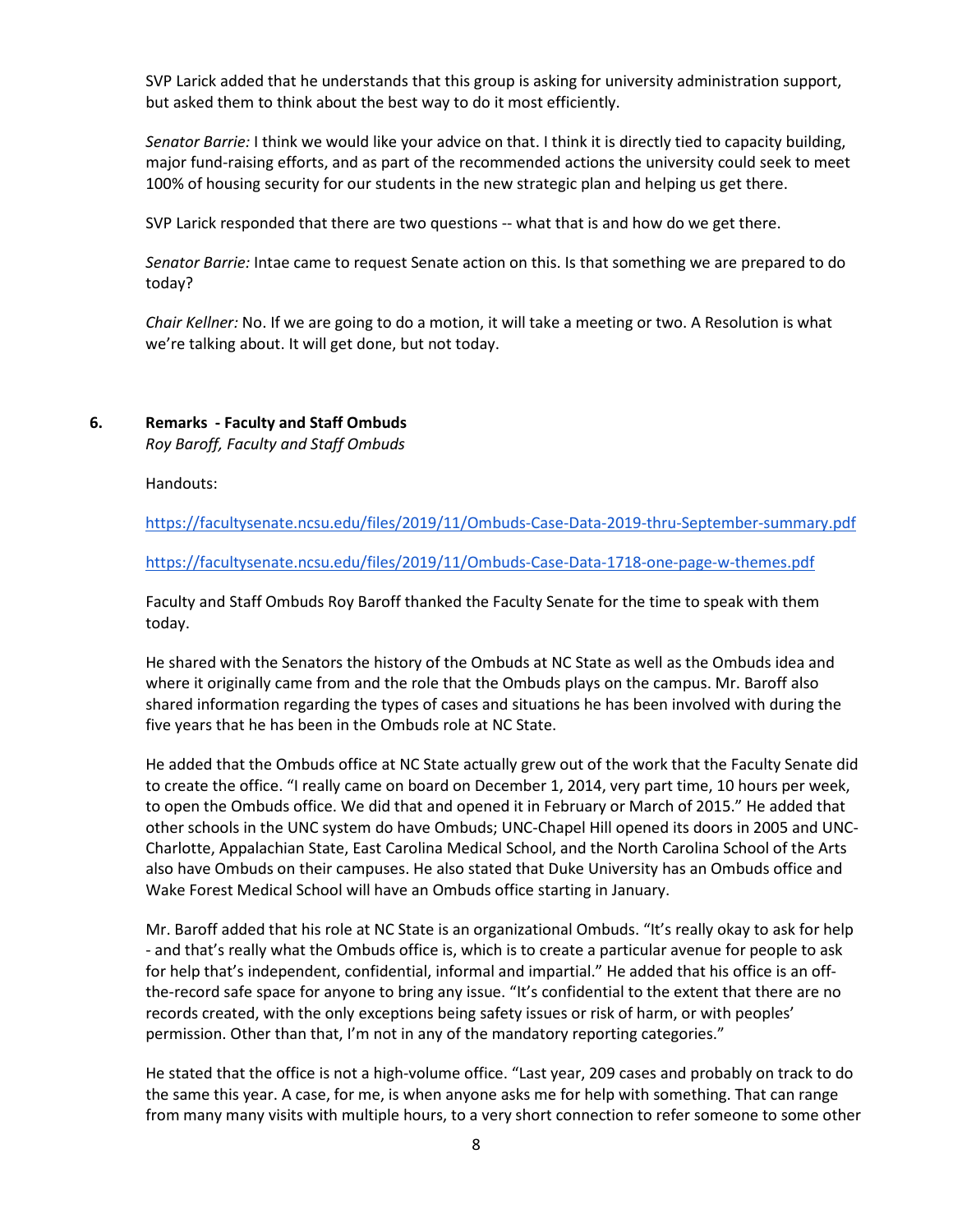service." He added that he has worked with faculty in every college across the university, having attended 58 faculty department meetings and once he reaches the end of the list, he will start over since many people do not know what an Ombuds is or what the Ombuds office can provide. He stated that he mostly works for individuals. "Sometimes it's groups, it's units, it's whole departments. I help people navigate their experience and help them solve problems in this informal and impartial way. I also try to help the university think about how it engages and deals with conflicts and issues. So I try to share observations and themes, as is noted in the materials I have shared."

#### *Senator Carrier:* How does one prepare as an Ombuds?

Mr. Baroff responded that Ombuds typically come from the broader conflict resolution field, or counseling, social work or other helping professions. There are also people who are approached by others to assist them in solving problems. He added that a lot of times when universities or organizations decide to have an Ombuds, that tap that person and say since you've been doing this informally, we want to make you the Ombuds. There is training that is available through the International Ombuds Association. There are others that come out of the field of professional mediators and those who have a legal background.

*Chair Kellner:* On the faculty visitor demographics you have two columns: Ombuds and NCSU. Can you clarify?

Mr. Baroff: The "Ombuds" would be my office and the other is data from the university. People suggested that I benchmark what we have at NC State, so that's what that NCSU total represents.

*Chair Kellner:* Would it be fair then to look over this very quickly and say that more tenured, white, professional track female faculty are slightly over-represented in 2017-2018?

Mr. Baroff: I get a small slice of faculty and staff that comes to me. So I always tell everyone to be very cautious about drawing much conclusion about any of it. Take it with a grain of salt. Having said that, for example, when we look at the gender of faculty visitors, it's been about 48% male faculty to 52% female to male. So maybe that suggests there are some issues that women are facing as faculty members and they feel like they need some help. I'm not surprised at that, based on my conversations.

## *Senator Lunardi:* Maybe you should separate by college?

Mr. Baroff: One of the keys of the Ombuds office is to maintain the confidentiality of the information. I do not keep any records, I do not have their name anywhere; it gets shredded once the case is closed. I can share aggregate data, but would be very cautious and concerned about sharing college or department level data.

*Senator Lunardi:* I think you have an open channel with the Chancellor and I think that would be important.

Mr. Baroff: That speaks to this dual role. I help individuals, I help groups, and I try to report to the university. I meet with the Chancellor and Provost once each semester. They both have asked me and encouraged me to reach out to them if there are issues of significance and to reach out to various levels of the university if something comes to my attention that I think needs to be on someone else's radar. I am careful about doing that because I typically don't act on one piece of data. What my 30 years as a mediator has taught me is that for me to hold the middle and be neutral and impartial, I have to both believe everything everyone tells me and not believe anything anyone tells me. If I get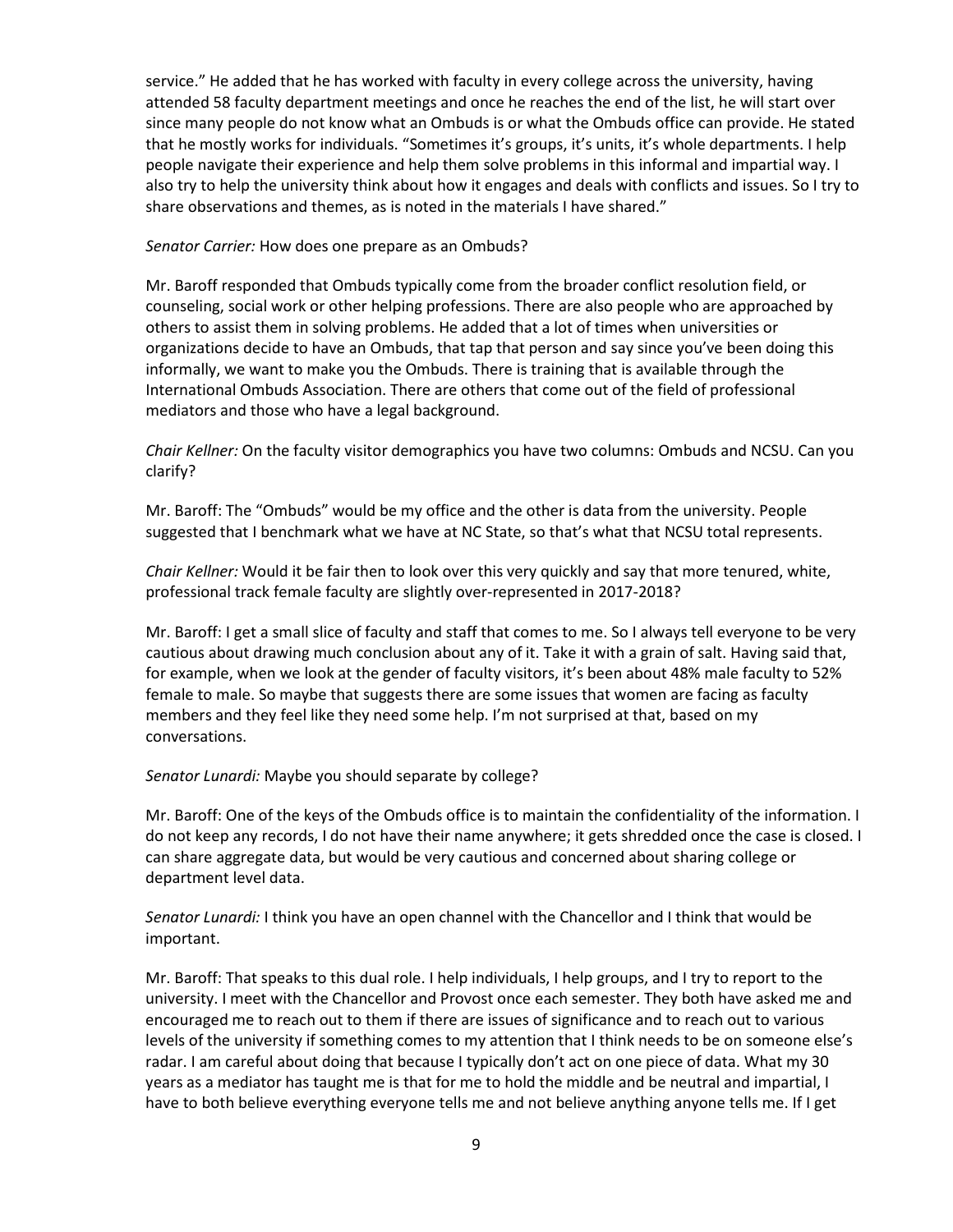two or three sources of data or if other people come to me, that gives me a sense of "I probably need to do something with this information and make sure that different levels of leadership that are in positions to do something about the issue, make sure they know about it." I don't have the authority to say you need to do something about an issue, but I do occasionally encourage people to take action.

*Senator Berry-James:* I am interested in the table on the second page where you talk about a survey. How many people filled out this particular survey. The item that says "issue of concern now resolved," or "close to resolution." About 48% agree with that and 26% disagree. Can you talk a little about the insight that this information provides please?

Mr. Baroff: When people come to speak with me as Ombuds, I ask them to provide, on a voluntary basis, feedback about that experience so that we can make sure the office is providing the services it is designed to provide, and to get feedback. This post-contact survey represents a 25% return rate of information. One of the questions they're asked is was the issue or concern that you brought to the Ombuds office now resolved or is it closer to resolution? I am not surprised or concerned that a number of those things don't get resolved. Again, I do not have the ability or the authority to create resolutions; I facilitate, I try to assist. I am pleased, in many respects, that almost half feel like their issue or concern is closer to resolution. Sometimes people reach back to me, and in particular, I ask people. So the process is that when someone leaves my office they might have two or three options that they're thinking about exploring. I have always asked people to tell me what option works so the next person who is in here with a similar situation, I can say you know, a faculty member tried this. And I am also very interested in what doesn't work. Not every situation gets resolved; it's about helping people feel a little bit more empowered and making sure that people understand what resources are available to them. Everyone that comes to our office is stressed out, which is why I tell everyone about the Faculty/Staff assistance program. Everyone knows then that they have three free counseling sessions in times of stress. Part of what I am is a triage to help people navigate and find the resources.

## *Chair Kellner:* Do you find that faculty seem afraid of retaliation for anything?

Mr. Baroff: It's mixed. Some people don't want anyone to know that they came to the Ombuds office and others do not care. It depends on the situation. Every year after post-tenure review I get a number of faculty who come in that are trying to navigate professional development plans and how to respond to these kinds of things. These are significant challenges for many folks. For the most part, especially those who are tenured, are coming in not as concerned about the retaliation, but are concerned with 'if I raise this, how does that impact what I am trying to accomplish?' So often, it's about trying to figure out what are the different approaches.

He added that we know from the post-contact review that the office is having an impact on people. People are making decisions that they were thinking about leaving the university and now they're not; they were thinking about filing grievances and now they're not; they were thinking about talking to lawyers and now they're not. I will say that from my perspective, I do not judge whether that's good or bad. That's one of the things that I track to try to have the office do meaningful work for individuals who come to see me as well as try to have an impact on the university as a whole.

#### **7. Faculty Senate Discussion – Strategic Plan**

*Moderator: Natalie Cooke, Assistant Professor, Dept. Food, Bioprocessing & Nutrition Sciences, Director of Undergraduate Programs for Nutrition Science, College of Agriculture and Life Sciences*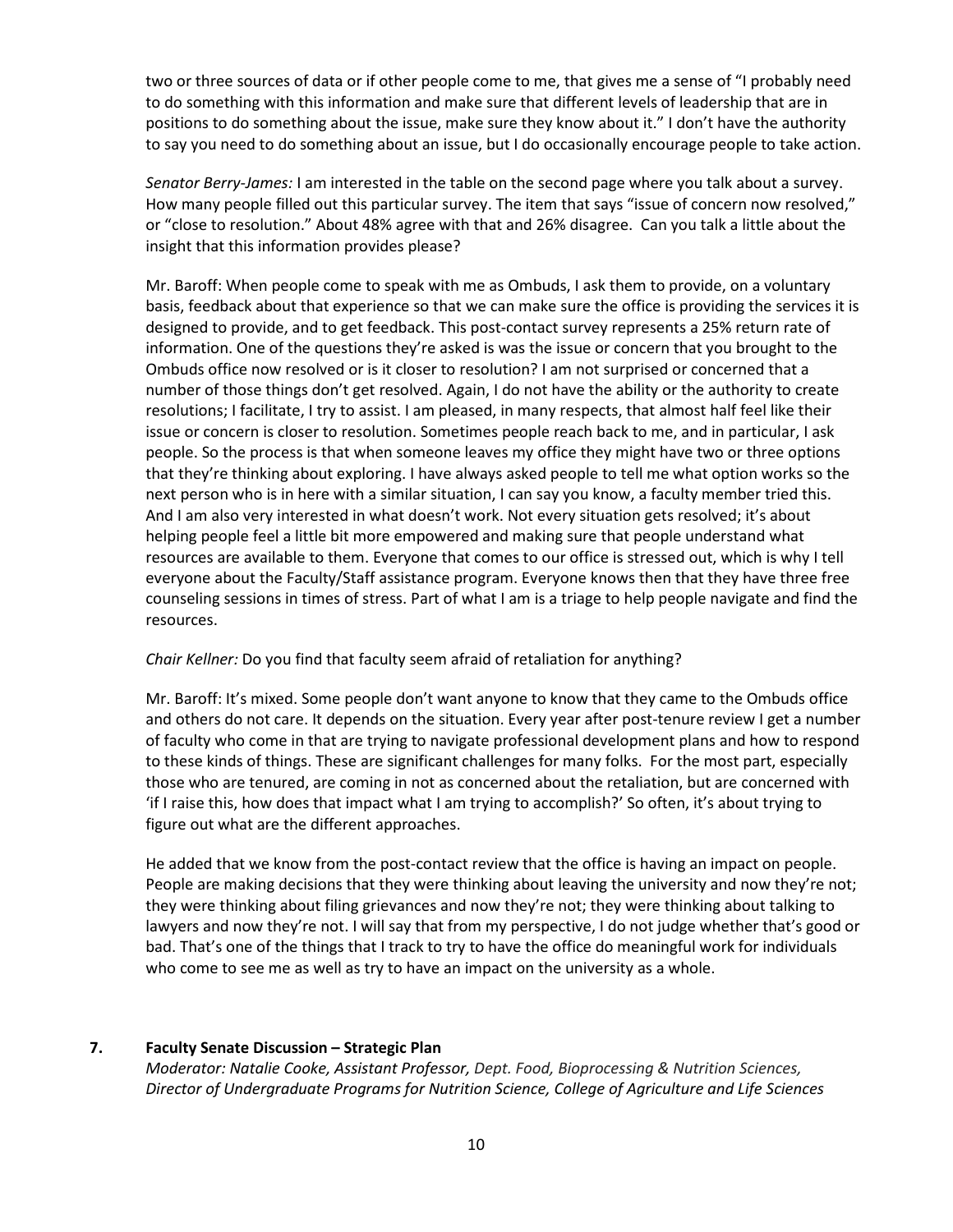Dr. Cooke led the Faculty Senate in a discussion regarding interdisciplinary work. She opened up the floor and asked what thoughts the Senate has on what we are currently doing with interdisciplinary work, whether that be research, extension or teaching. How can we get more involved in those efforts, both for ourselves and for engaging students in that work? What do we need to be thinking about as we move forward with strategic planning and goals when we are looking at interdisciplinary work? Given that, what are your thoughts?

*Senator:* So Duane is actually the right person in the room to answer this question. You talk about the five year interim report for the SACS process; once that is done, maybe the next thing is to think about what the next QEP is going to be about. This specific subject might be an opportunity to start thinking about that. I think I know where it should go, but has the upper administration/the Provost thought about where the next QEP may be going?

Dr. Larick: We have had conversations but that would be at least a couple of years premature. The Quality Enhancement Plan is a SACS requirement. The plan is a focused effort on student success. The first QEP that we did was leader learning in a technology-rich environment. The QEP that we are completing this time is critical creative thinking. So 2021-2022 is when we will have to develop that within the process of SACS; you can't report on something that you're already doing, it must be something you're planning on doing. You have to have all the details worked out of the plan, but you cannot start it. It is an onerous process. Interdisciplinary would be one topic; I think another topic that we talk a lot about is what defines a student that graduates from NC State? What is it that we expect; what is it that makes an NC State graduate different? I think that's a topic that we spend a lot of time talking about in the strategic planning concept of student success.

Cooke: You have ideas about what you saw?

*Senator:* I attended an ACMU workshop last summer with some of the current QEP leaders about signature work and what it might represent on our campus. It can mean different things in different majors, but it would include interdisciplinarity and impact. It's all of those things rolled into one. I don't know what it might look like.

*Senator:* A reminder that I am a program evaluator; I do accreditation and assessment. A reminder is that what gets measured gets done, and so if we are talking about the nature of interdisciplinary on this campus then we ought to figure out ways to measure our impact, and also to make sure that faculty are rewarded for that type of engaged behavior. Because it matters.

*Senator:* That's just it. Where is the reward? I work in the College of Design. We can't decide for ourselves; we need a dance partner from outside our College. We cannot get through the courtship because we're not big enough to make a dent. That's where we are today; that's where we were when I got here. I hate to sound so grim, but I am not impressed with what I have seen at all. I have heard and heard, now from a second Dean, about these siloed colleges. If we can't even do it within a college, we can't possibly do it across the university. I reach out to my colleagues in the bigger colleges and say if you can think of things that the College of Design could help you with, please approach us because our attempts to approach are rebuffed.

*Senator:* I was thinking of a chemistry collaborative that happened long ago.

*Senator:* PCOM and HSS had a joint meeting with our faculties to talk about interdisciplinary work. We are really seeing some great progress with that. HSS has been to many different colleges and have these meetings with various faculty members so I know this is something the Deans are taking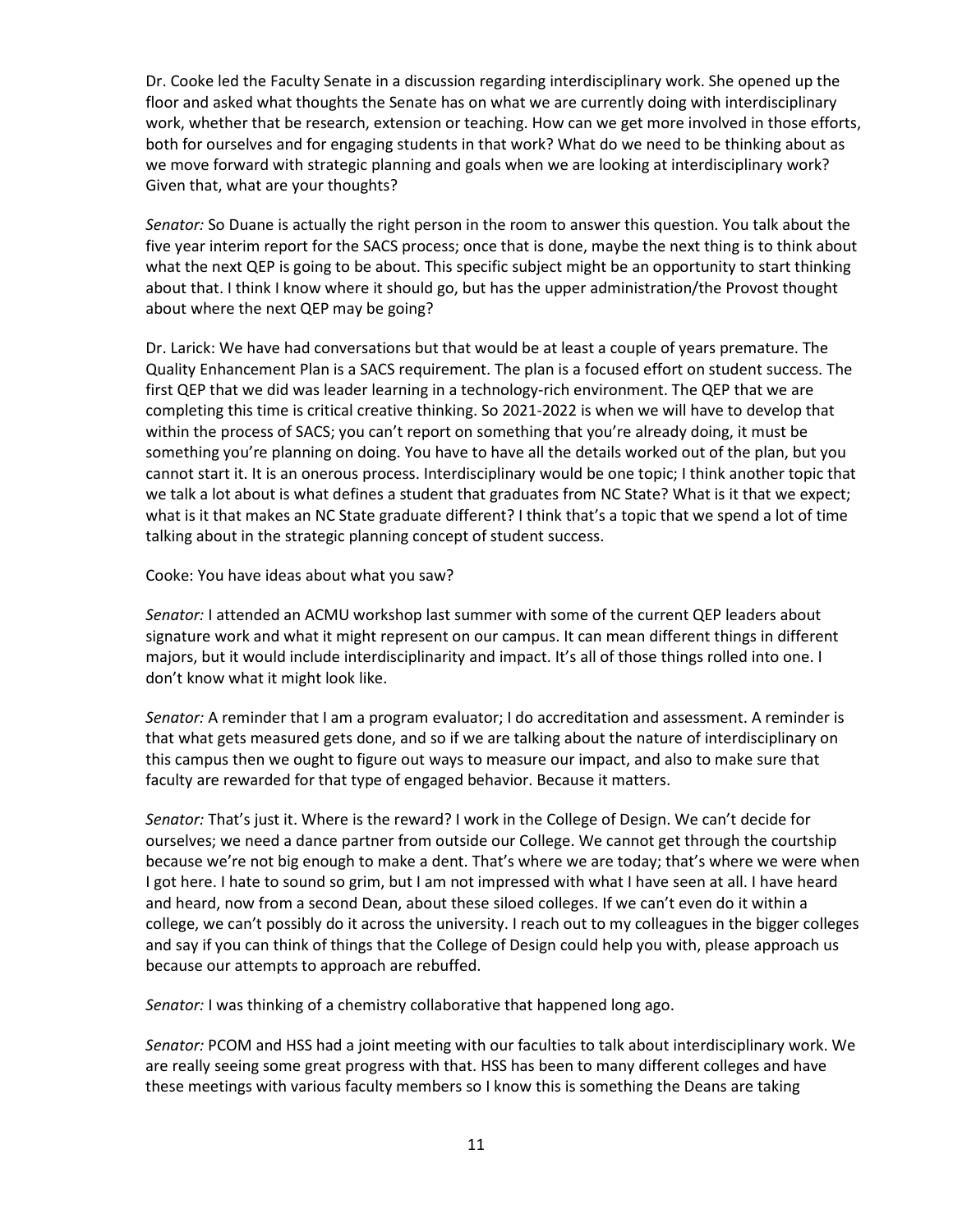seriously and are trying to figure out how to measure it. They are trying to help bring faculty together on this effort. We are also doing that on our committee at this time.

*Senator:* I don't know how a faculty member motivates a Dean to do anything.

*Senator:* The interdisciplinarity seems to be within the campus, but there's also interdisciplinarity between other campuses and other disciplines outside. What is the thinking about it? Is it broad? Is it narrow?

Cooke: It's however you want to define it. That's a great question.

*Senator:* My point goes to that; I'd like to make a pitch for the strategic plan to consider a unifying theme that would be something along the lines of working across boundaries. Yes, there's interdisciplinarity in regards to research; there's some of us talking about interdisciplinary or integrated science teaching approach; there's working across the campus community boundaries, which is a critical part of our mission as a Land Grant institution. There's working across countries, and there's also working across the boundaries that sometimes exist through cultural boundaries. I think there are ways to re-envision what we're doing around that theme in all of the different topic areas there will be. Part of that, too, is tasking the folks that do strategic planning to think of ways to help facilitate those sorts of interactions, whether it's rewards or getting rid of dis-incentives, to make it easier to teach across departments or to do these sorts of work. We saw, with our previous strategic plan, you lay out these broad things and then you have a framework or if you have an idea that you can bring forth and you pitch it in the context of that strategic plan, then you have a good chance of getting the support you need to make that happen. I think if we can frame the strategic plan around those topics, then maybe there's a way to help facilitate more of those sorts of endeavors to work.

*Senator:* The problem is that the academic community, in a lot of realms, is structured on a silo. So a faculty member, in order to succeed, has to conform to whatever the standards of that silo are. Venturing out of that silo to work with someone else is a very costly thing to do, certainly for a nontenured professor. So interdisciplinarity is a hard thing to accomplish because the person that does it, does so at great risk in terms of career progression and so forth.

*Senator:* And it's the non-tenured who are most motivated to take these types of risks.

Dr. Larick responded that he doesn't disagree with that. He agrees that there is more risk involved, but the Chancellor's Faculty Excellence program ultimately focused on hiring assistant professors. Those professors have been successful in navigating the tenure [inaudible] process. So it can be done. I do not discount that it creates unique challenges.

*Senator:* You've got to want to do it, I think.

Dr. Larick responded that interdisciplinarity will be a task force topic. There's too much of a need for the future and a focus for it not to be. It will have to include our students, faculty and staff.

Laura Severin recently gave an hour lecture on the perils of interdisciplinarity. It was a very positive talk about the cluster hires, and at one point she talked about serving on the strategic plan task force on interdisciplinarity, and I was there too. We wrangled and argued and debated up and down every possible nuance of the whole thing for three months. We had a considerable document to be put in there, and Laura confessed that not a single syllable of it appeared in the strategic plan. She did say that the progress has been amazing since then. So one might say it's going to happen but don't spend the effort.